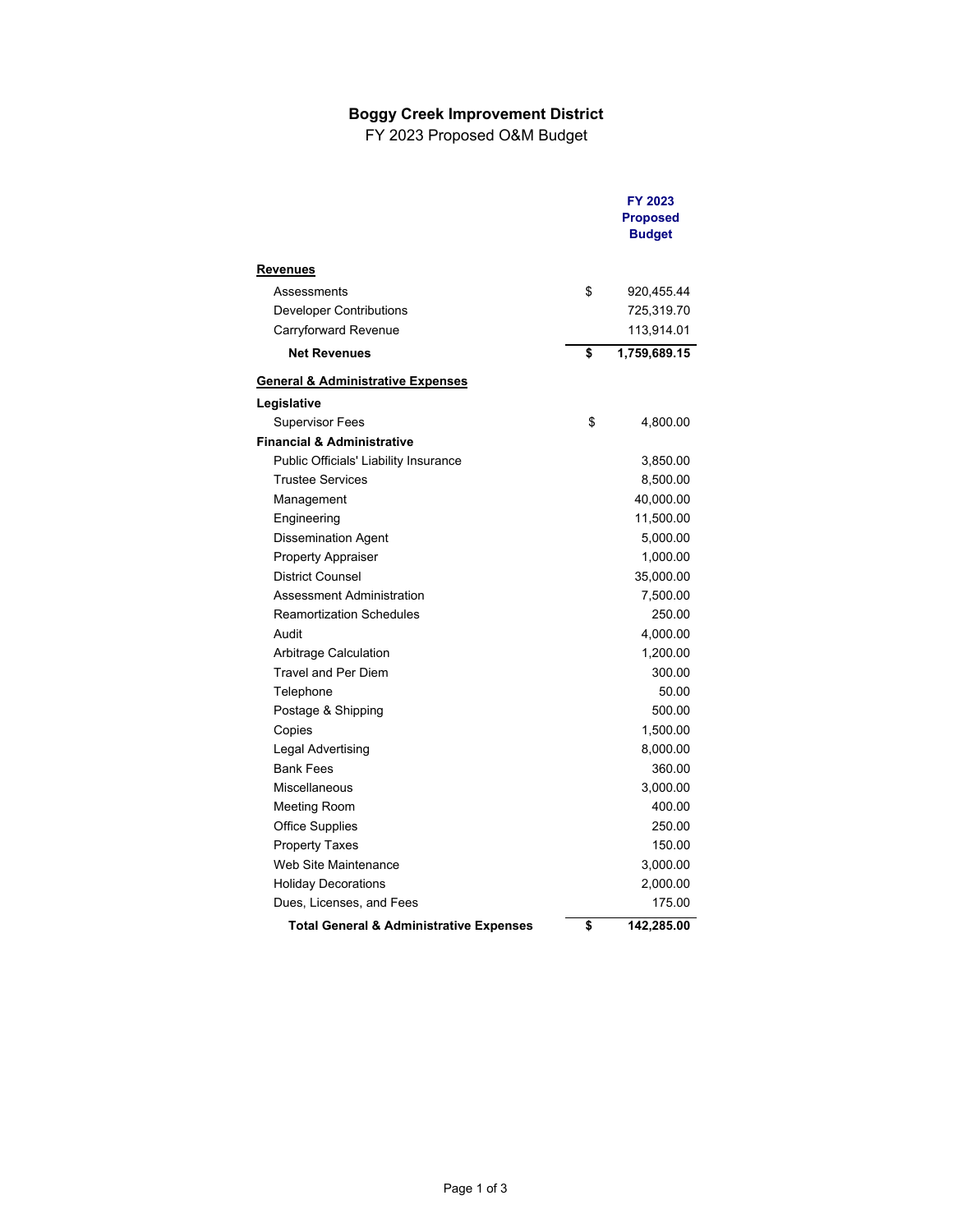## **Boggy Creek Improvement District**

FY 2023 Proposed O&M Budget

|                                         | FY 2023 Proposed<br><b>Budget</b> |              |
|-----------------------------------------|-----------------------------------|--------------|
| <b>Field Operations Expenses</b>        |                                   |              |
| <b>Electric Utility Services</b>        |                                   |              |
| Electric                                | \$                                | 6,000.00     |
| <b>Entry Lighting</b>                   |                                   | 500.00       |
| <b>Water-Sewer Combination Services</b> |                                   |              |
| <b>Water Reclaimed</b>                  |                                   | 30,000.00    |
| <b>Other Physical Environment</b>       |                                   |              |
| General Insurance                       |                                   | 4,400.00     |
| Property & Casualty                     |                                   | 4,200.00     |
| Other Insurance                         |                                   | 100.00       |
| <b>Irrigation Repairs</b>               |                                   | 60,000.00    |
| Landscaping Maintenance & Material      |                                   | 374,220.00   |
| Landscape Improvements                  |                                   | 65,000.00    |
| <b>Tree Trimming</b>                    |                                   | 20,000.00    |
| Contingency                             |                                   | 30,000.00    |
| Pest Control                            |                                   | 3,020.00     |
| <b>Shuttle Financing</b>                |                                   |              |
| Insurance                               |                                   | 5,000.00     |
| Maintenance                             |                                   | 216,000.00   |
| Vehicle Cost (Loan Payment)             |                                   | 146,319.70   |
| <b>BEEP Operating Costs</b>             |                                   | 358,000.00   |
| <b>Interchange Maintenance Expenses</b> |                                   |              |
| <b>IME - Aquatics Maintenance</b>       |                                   | 3,445.00     |
| IME - Irrigation Repair                 |                                   | 3,250.00     |
| IME - Landscaping                       |                                   | 89,506.95    |
| IME - Landscape Improvements            |                                   | 13,000.00    |
| IME - Lighting                          |                                   | 1,300.00     |
| <b>IME - Miscellaneous</b>              |                                   | 6,500.00     |
| <b>IME - Water Reclaimed</b>            |                                   | 1,625.00     |
| <b>Road &amp; Street Facilities</b>     |                                   |              |
| Entry and Wall Maintenance              |                                   | 20,000.00    |
| Streetlights                            |                                   | 97,590.83    |
| <b>Parks &amp; Recreation</b>           |                                   |              |
| Personnel Leasing Agreement             |                                   | 36,000.00    |
| <b>Reserves</b>                         |                                   |              |
| Infrastructure Capital Reserve          |                                   | 20,166.67    |
| Interchange Maintenance Reserve         |                                   | 2,360.00     |
| <b>Total Field Operations Expenses</b>  | \$                                | 1,617,504.15 |
| <b>Total Expenses</b>                   | \$                                | 1,759,789.15 |
| <b>Income (Loss) from Operations</b>    | \$                                | (100.00)     |
| <b>Other Income (Expense)</b>           |                                   |              |
| Interest Income                         | \$                                | 100.00       |
| <b>Total Other Income (Expense)</b>     | \$                                | 100.00       |